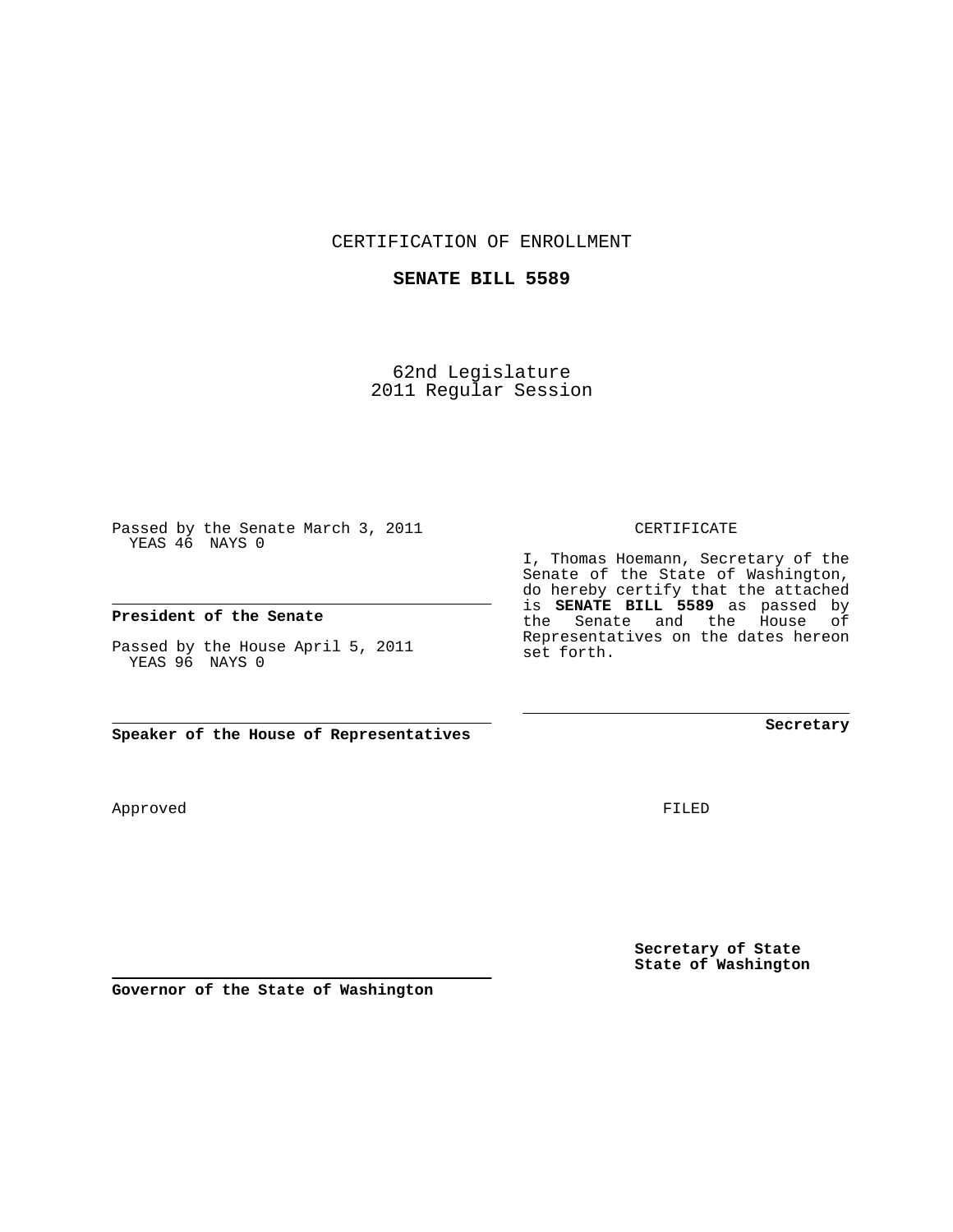## **SENATE BILL 5589** \_\_\_\_\_\_\_\_\_\_\_\_\_\_\_\_\_\_\_\_\_\_\_\_\_\_\_\_\_\_\_\_\_\_\_\_\_\_\_\_\_\_\_\_\_

\_\_\_\_\_\_\_\_\_\_\_\_\_\_\_\_\_\_\_\_\_\_\_\_\_\_\_\_\_\_\_\_\_\_\_\_\_\_\_\_\_\_\_\_\_

Passed Legislature - 2011 Regular Session

**State of Washington 62nd Legislature 2011 Regular Session By** Senator Morton

Read first time 01/31/11. Referred to Committee on Transportation.

 1 AN ACT Relating to heavy haul industrial corridors; and amending 2 RCW 46.44.0915.

3 BE IT ENACTED BY THE LEGISLATURE OF THE STATE OF WASHINGTON:

 4 **Sec. 1.** RCW 46.44.0915 and 2008 c 89 s 1 are each amended to read 5 as follows:

 6 (1)(a) Except as provided in (b) of this subsection, the department 7 of transportation, with respect to state highways maintained within 8 port district property, may, at the request of a port commission, make 9 and enter into agreements with port districts and adjacent 10 jurisdictions or agencies of the districts, for the purpose of 11 identifying, managing, and maintaining short heavy haul industrial 12 corridors within port district property for the movement of overweight 13 sealed containers used in international trade.

14 (b) The department of transportation shall designate that portion 15 of state route number 97 from the Canadian border to milepost 16 ((331.22)) 331.12 as a heavy haul industrial corridor for the movement 17 of overweight vehicles to and from the Oroville railhead. The 18 department may issue special permits to vehicles operating in the heavy